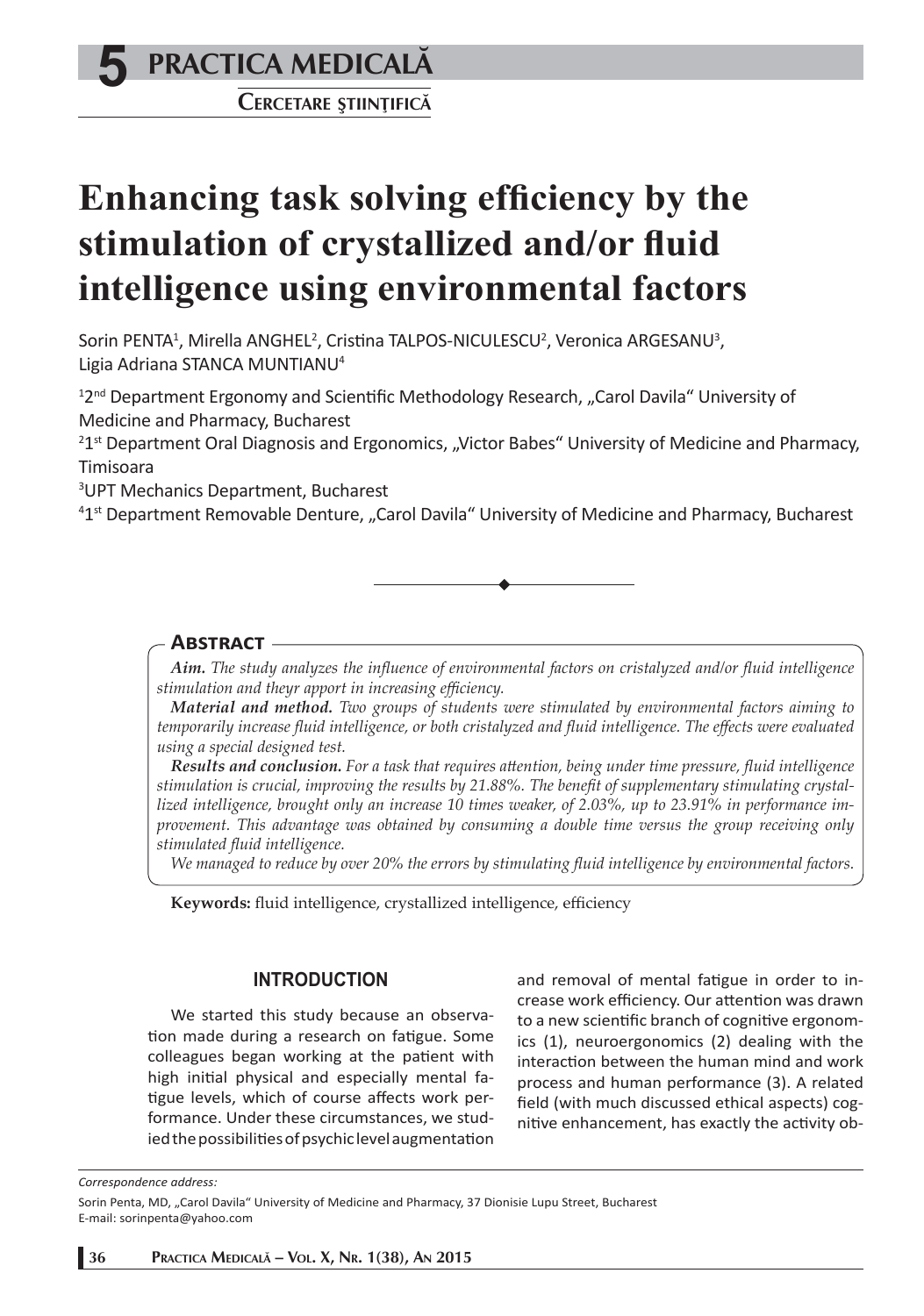ject needed in study. Much blamed (4) for the dream to provide "intelligence in a pill", it also offers other methods, without risk, to increase cognitive capacities.

One of these safe methods is the use of environmental factors, which can stimulate the fluid intelligence (dealing with reasoning, and new problem solving).

#### **MATERIALS AND METHOD**

Among the environmental factors that influence the fluid intelligence, one is creating an environment of "friendly competition" (5). The competition actually stimulates creativity and "friendship" is intended to combat the negative aspects of competition.

We wanted to investigate the quantum of additional benefit brought by the supplementary stimulation of the crystallized intelligence (based on learning and previous experience). For this purpose we selected two groups of students who were motivated differently. We designed a questionnaire in which students had to count each of the letters: b, d, p and q present in each box of a table with 36 boxes, and find out how many times each letter repeats (Fig. 1).

**B =? ; D =? ; P =? ; Q =?** 

| $\mathbf b$             | d           | p           | $\mathbf q$ | d           | $\mathbf q$             |
|-------------------------|-------------|-------------|-------------|-------------|-------------------------|
| d                       | $\bf{p}$    | $\mathbf q$ | d           | $\mathbf b$ | p                       |
| d                       | $\mathbf q$ | p           | d           | $\mathbf q$ | p                       |
| $\mathbf b$             | p           | q           | $\mathbf b$ | $\mathbf d$ | $\mathbf b$             |
| $\mathbf q$             | d           | $\mathbf q$ | $\mathbf b$ | p           | p                       |
| $\overline{\mathbf{q}}$ | p           | $\bf{b}$    | p           | p           | $\overline{\mathbf{d}}$ |

#### *FIGURE 1*

We asked for the prior informed consent of all participating students. To increase the crystallized intelligence we used as method a discussion on a subject of immediate and intense interest for the students: the next exam. All the students were very attentive and active.

A. The first group was composed of 26 students. The experimental protocol was as follows, for the group to which stimulated both the fluid and crystallized intelligence.

- a. We described this test to the students.
- b. We have provided a set of tests similar to those used in the real test, but with dif-

ferent frequency and positioning of the four letters, so that students can complete in order to familiarize them with the type of test. We offered for this test about 2 minutes (afterwards letting the tests to the students).

- c. We had discussion on the themes for the next exam for approximately 10 minutes
- d. We administered the first test, for which we offered 1½ minutes to solve.
- e. We presented the perspicacity problem, whose solution required approx. 9 minutes.
- f. We administered the second test, for which we offered also  $1 \frac{1}{2}$  minutes to solve.

B. The second group was composed of 23 students. The experimental protocol was as the same, for the group to which only stimulated fluid intelligence, excepting the point c which was omitted. From point d on the test was similar.

1. The results of the group with stimulation fluid intelligence tests 1 and 2 are presented in Tables 1 and 2 and in Chart 1.

| 1              | NAME, GR.           | TEST <sub>1</sub> | TEST <sub>2</sub> | <b>RESULTS</b>  |
|----------------|---------------------|-------------------|-------------------|-----------------|
| $\overline{2}$ | DA 10               | 0                 | 1                 | <b>DECREASE</b> |
| 3              | <b>DCE 10</b>       | $\overline{0}$    | $\overline{0}$    | THE SAME        |
| 4              | <b>DM 10</b>        | 0                 | 0                 | THE SAME        |
| 5              | CC 11               | 0                 | 0                 | THE SAME        |
| 6              | <b>VR 12</b>        | 0                 | 1                 | <b>DECREASE</b> |
| 7              | <b>CA 13</b>        | 0                 | $\overline{2}$    | <b>DECREASE</b> |
| 8              | <b>BB14</b>         | 0                 | 2                 | <b>DECREASE</b> |
| 9              | <b>BA11</b>         | 1                 | 1                 | THE SAME        |
| 10             | CA 11               | 1                 | 0                 | <b>INCREASE</b> |
| 11             | DA 11               | 1                 | 3                 | <b>DECREASE</b> |
| 12             | <b>CA 11</b>        | 1                 | $\mathbf{1}$      | THE SAME        |
| 13             | EJ 12               | 1                 | $\overline{2}$    | <b>DECREASE</b> |
| 14             | <b>DDC 10</b>       | $\overline{2}$    | $\overline{0}$    | <b>INCREASE</b> |
| 15             | CC 12               | 2                 | $\overline{2}$    | THE SAME        |
| 16             | GS 12               | $\overline{c}$    | 0                 | <b>INCREASE</b> |
| 17             | <b>MCC 14</b>       | $\overline{c}$    | 4                 | <b>DECREAS</b>  |
| 18             | <b>BM 14</b>        | $\overline{2}$    | 0                 | <b>INCREASE</b> |
| 19             | TO 12               | 3                 | $\overline{0}$    | <b>INCREASE</b> |
| 20             | AC 13               | 3                 | 2                 | <b>INCREASE</b> |
| 21             | AI 11               | 4                 | 4                 | THE SAME        |
| 22             | <b>DAE 11</b>       | 4                 | 4                 | THE SAME        |
| 23             | <b>GM 12</b>        | 4                 | $\mathbf{1}$      | <b>INCREASE</b> |
| 24             | AR 13               | 5                 | 0                 | <b>INCREASE</b> |
| 25             | DD 13               | 5                 | $\overline{2}$    | <b>INCREASE</b> |
| 26             | GI 10               | 7                 | $\mathbf{1}$      | <b>INCREASE</b> |
| 27             | CI 11               | 7                 | $\overline{2}$    | <b>INCREASE</b> |
|                | <b>TOTAL ERRORS</b> | 57                | 35                |                 |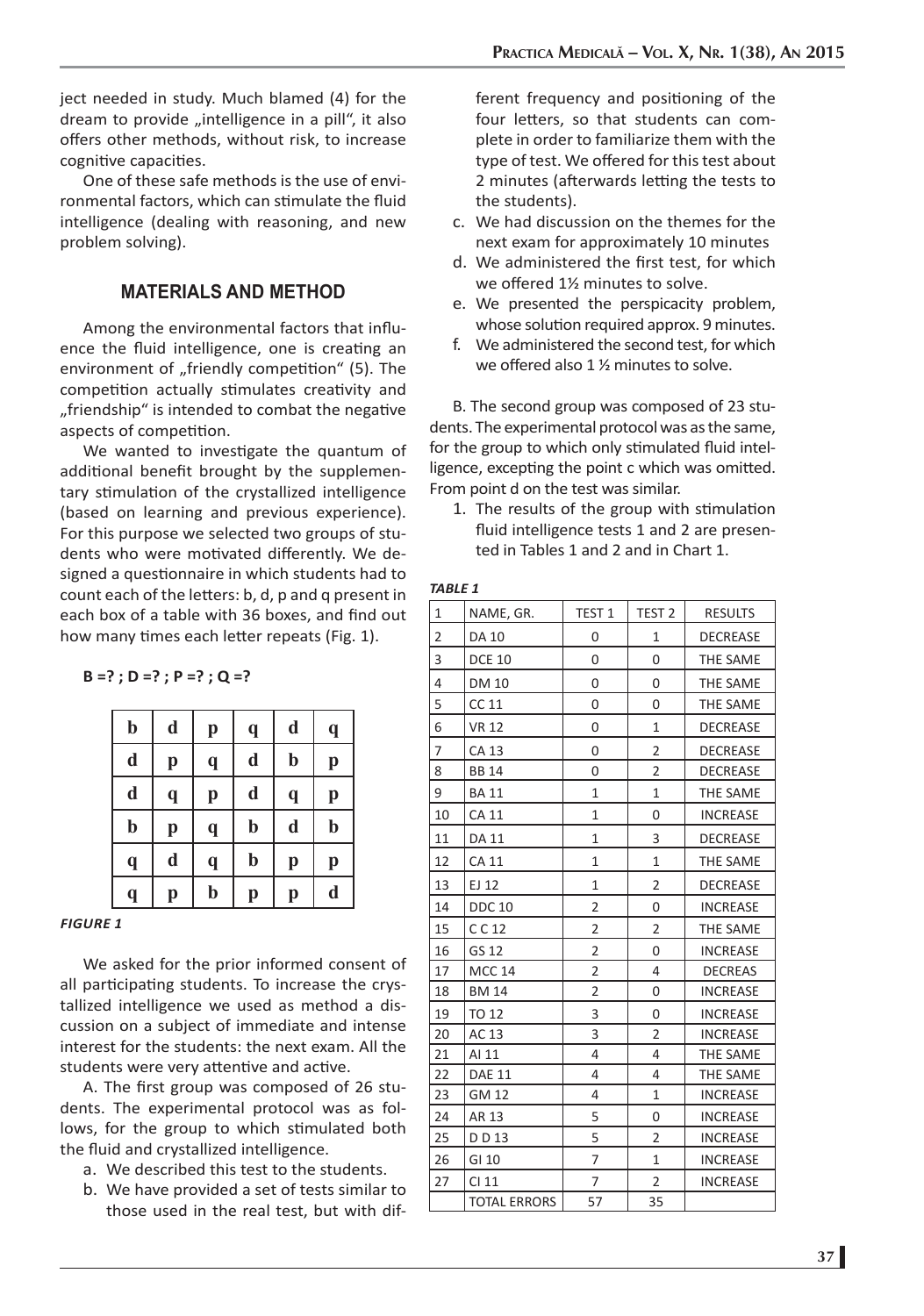

*CHART 1. The number of errors in the group with the fluid intelligence stimulation-tests 1 and 2* 

|--|--|

| <b>TEST 1 FLUID INT.</b> |          |            | TEST 2 F FLUID INT.                                         |          |            |  |
|--------------------------|----------|------------|-------------------------------------------------------------|----------|------------|--|
| Nr. mistaken             | Nr.      | Percentage | Nr. mistaken                                                | Nr.      | Percentage |  |
| points                   | students | test 1     | points                                                      | students | test 2     |  |
|                          |          | 27%        |                                                             | 9        | 35%        |  |
|                          | 5        | 19%        |                                                             |          | 23%        |  |
| $\mathcal{P}$            | 5        | 19%        | っ                                                           | 6        | 27%        |  |
| 3                        | 3        | 8%         | 3                                                           |          | 4%         |  |
|                          | 3        | 11%        |                                                             | ₹        | 11%        |  |
| 5                        |          | 8%         | Results of the group with fluid<br>intelligence stimulation |          |            |  |
|                          |          | 8%         |                                                             |          |            |  |

Students who correctly solved the first test were 7 (27%), and those who correctly solved the second test were 9 (35%), an increase of 7%

The results of the group ˝with both the crystallized intelligence and fluid intelligence stimulation – tests 1 and 2 are shown in Tables 3 and 4, as well as in the Chart 2.

| ×<br>۰, |
|---------|
|---------|

|    | NUME GR.      | TEST <sub>1</sub> | TEST <sub>2</sub> | <b>RESULTS</b>  |
|----|---------------|-------------------|-------------------|-----------------|
| 1  | <b>RAI 25</b> | 0                 | 1                 | <b>DECREASE</b> |
| 2  | <b>TFA 25</b> | 0                 | 0                 | THE SAME        |
| 3  | <b>SCM 28</b> | 0                 | 0                 | THE SAME        |
| 4  | <b>TG 28</b>  | 0                 | 0                 | <b>THE SAME</b> |
| 5  | SR 29         | 0                 | 0                 | <b>THE SAME</b> |
| 6  | SV 29         | 0                 | 0                 | THE SAME        |
| 7  | <b>TIA 29</b> | 0                 | 1                 | <b>DECREASE</b> |
| 8  | <b>VAE 30</b> | 0                 | 4                 | <b>DECREASE</b> |
| 9  | <b>RRA 25</b> | 1                 | 0                 | <b>INCREASE</b> |
| 10 | <b>FG 30</b>  | 1                 | 0                 | <b>INCREASE</b> |
| 11 | <b>VII 30</b> | 1                 | 0                 | <b>INCREASE</b> |
| 12 | ZB 30         | 1                 | 2                 | <b>DECREASE</b> |

|              | NUME GR.      | TEST 1         | TEST <sub>2</sub> | <b>RESULTS</b>  |
|--------------|---------------|----------------|-------------------|-----------------|
| 13           | <b>RCM 25</b> | 2              | 0                 | <b>INCREASE</b> |
| 14           | <b>SC 25</b>  | 2              | 4                 | <b>DECREASE</b> |
| 15           | CD 28         | $\overline{2}$ | 1                 | <b>INCREASE</b> |
| 16           | <b>MAS 27</b> | 3              | 2                 | <b>INCREASE</b> |
| 17           | <b>MIA 28</b> | 3              | $\overline{2}$    | <b>INCREASE</b> |
| 18           | <b>SM 28</b>  | 3              | 1                 | <b>INCREASE</b> |
| 19           | PI 29         | 3              | 0                 | <b>INCREASE</b> |
| 20           | SI 28         | 4              | 2                 | <b>INCREASE</b> |
| 21           | <b>TIM 28</b> | 4              | 2                 | <b>INCREASE</b> |
| 22           | <b>VB30</b>   | 4              | 2                 | <b>INCREASE</b> |
| 23           | <b>UDR 29</b> | 5              | $\mathbf{1}$      | <b>INCREASE</b> |
| Total errors |               | 39             | 35                |                 |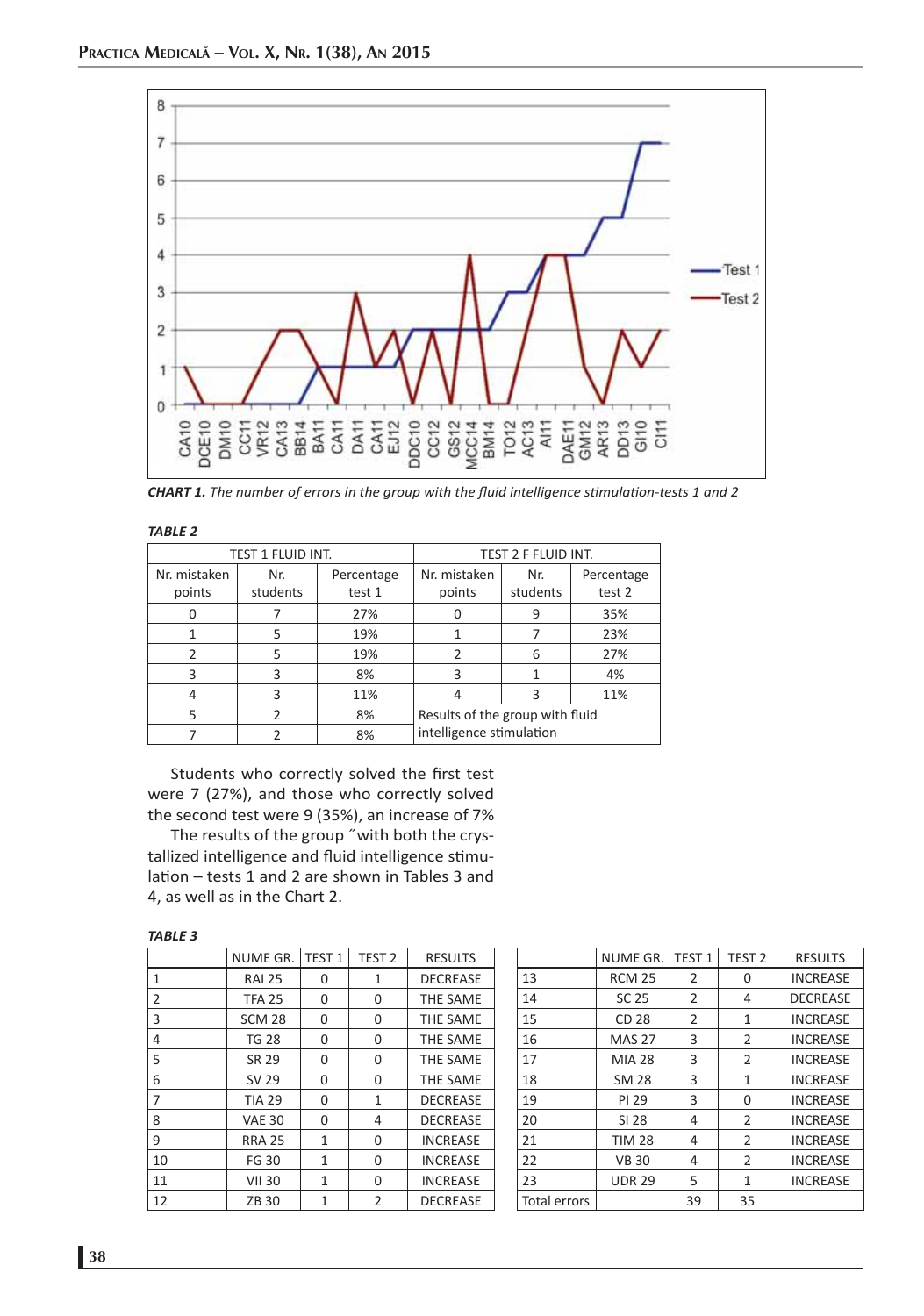

*CHART 2. The number of errors – group with both the crystallized intelligence and fluid intelligence stimulati on – tests 1 and 2*

| <b>TABLE 4</b> |          |            |               |              |            |  |  |
|----------------|----------|------------|---------------|--------------|------------|--|--|
| TEST 1 C+F     |          |            | TEST 2 C+F    |              |            |  |  |
| Nr. mistaken   | Nr.      | Percentage | Nr. mistaken  | Nr. students | Percentage |  |  |
| points         | students | test 1     | points        |              | test 2     |  |  |
|                | 8        | 35%        | 10            | 0            | 42%        |  |  |
|                | 4        | 18%        | 5             |              | 21%        |  |  |
| $\mathfrak{p}$ | 3        | 13%        | 6             | 2            | 25%        |  |  |
| 3              | 4        | 17%        | O             | 3            | 0%         |  |  |
| 4              | 3        | 13%        | $\mathfrak z$ | 4            | 8%         |  |  |
| 5              |          | 4%         | $\Omega$      | 5            | 4%         |  |  |
|                | 39       |            | 25            |              |            |  |  |

The students who correctly solved the first test, 8, 35%, as in the case of the first group (1/3). The second test correctly solved 10 students, 42%, an increase of 7.

## **DISCUSSION OF RESULTS**

The essential is the number of points each mesurement differs from the correct answer. Total errors (in points of difference) for each group and for each of the two tests, are presented in Charts 3 and 4.



*CHART 3. Number total of errors – group with crystallized + fl uid intelligence sti mulati on*



**CHART 4.** Number total of errors - group with fluid *intelligence sti mulati on*

In test 2 to for the group with stimulation fluid intelligence were wrong in just 35 points total to 57 in the first test, the error is reduced with 22 points, in the group with stimulation of fluid and crystallized intelligence, were wrong in the second test only 25 points total to 39 in the first test, the error reduction with 14 points (21.88% from total errors of this group).